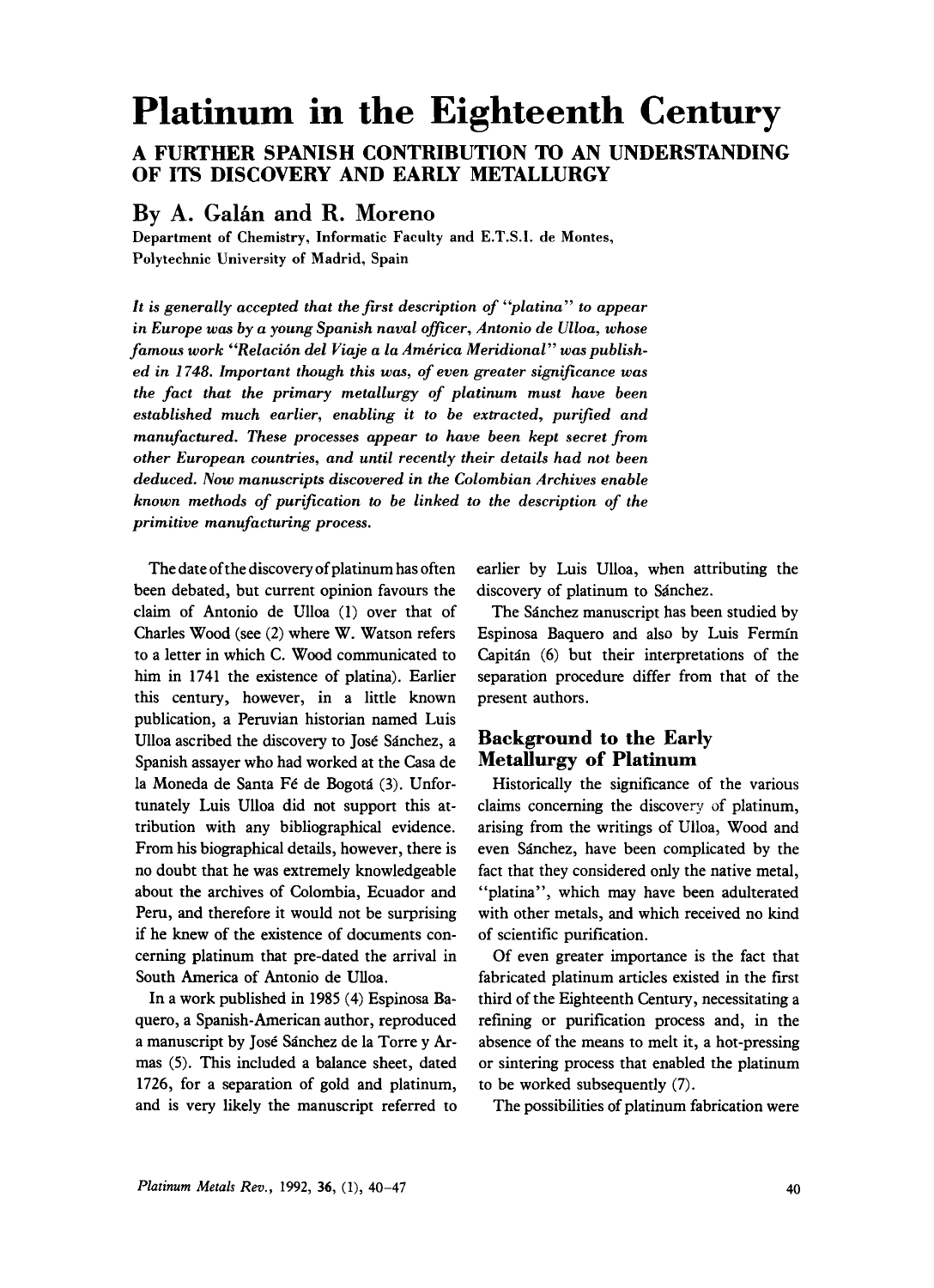acknowledged by experts in other European countries, dating it before the voyage of Antonio de Ulloa to South America. In a letter from William Watson to Georg Mattias Bose, dated 15th January 1751, (included in the review by M. Morin **(8)),** the following reference is made to "platina":

"It is not possible to forge, but it has already been found in America the way of moulding hilts of swords".

On the other hand, in 1750 Watson had already noted in the *Philosophical Transactions:* 

"But the Spaniards have a way of melting it down, either alone, or by means of some Flux; and cast it into Sword-hilts, Buckles, Snuff-boxes, and other Utensils." (2)

Charles Wood adds (see **(8)** pp.31-32) that they may achieve the fusion by adding another metal, or non-metal. He supports this assertion by referring to cupellation experiments carried out in Jamaica by M. Brownrigg, where a weight loss occurred during the process due to impurities. However, cupellation was not a guarantee of pure platinum, as it would not be possible to eliminate all the lead from the cupellation residue because of the solidification of the lead-platinum alloy prill before the cupellation was properly finished. None the less, objects made from pure platinum may have existed, and if they did then they could have been taken from Cartagena de Indias to Jamaica where Wood could have obtained them.

In his survey of the literature on platinum, Morin writes-although possibly without first hand knowledge:

"The Spaniards have found the secret of its fusion, since they have fused hilts of swords, boxes, tobacco-boxes, etc...." (8)

These comments were all corroborated in a much later, 1774, report on platinum by Jose Celestino Mutis, Director of the Real Expedición Botánica al Nuevo Reino de Granada, the manuscript being in the Real Jardín Botánico de Madrid **(9).** Referring to earlier times, Mutis notes that:

"Although in this city, small pieces of platina were fused years ago, forming hilts for ceremonial swords, boxes and buckles, not any piece is to be found today, either for the no appreciation that this invention got from its residents, or for the requests from foreigners who wanted to verify the fact of the fusion they doubted about, they have entirely vanished".

This is not a technical report, but it gives the opinions of Mutis upon the advantages of platinum for industrial applications. It includes a report of melting tests carried out in the Casa de la Moneda de Santa Fé to make two medals embellished with the head and shoulders of the King.\* Although no details of the refining or melting procedures are given, Mutis says:

"The fusions that on this occasion have been practiced in order to form those samples, have been very easy and yet without all that difficulty . . . with the result that, being the fusion of this metal very easy . . .

The portrait of the royal person in medal number 1 is the sample of the pure platina . . ."

Thus, it seems unquestionable that pure platinum could be "melted", although this may actually mean "hot-forged", but the result for medal number 1 was not excellent. The craftsman who carried out the "melting" was Francisco de Benito, the engraver at the Casa de la Moneda de Santa Fé. According to Manjarrés (10), the Junta de Comercio asked for information about the method used by Benito, the engraver from la Ceca, who had been awarded a prize for discovering the procedure which he had been recommended to keep secret. This he apparently did, because there is no record of it in the Archivo General de Indias.

The medals resulted from a revival of interest in platinum by the Junta de Comercio, who knew of the Santa Fe directive concerning platinum. According to Manjarres, this directive required that the platinum which was separated from gold in the Casas de la Moneda was to be thrown into the rivers, as it was impossible to melt, but more especially to avoid its fraudulent use as an adulterant. The Viceroy

\*In Reference 10, Manjarres indicates that the American publisher Jose Toribio Medina possessed a platinum medal from Santa Fe which carried a bust of King Carlos 111, and wonders if this medal was one sent by the Viceroy.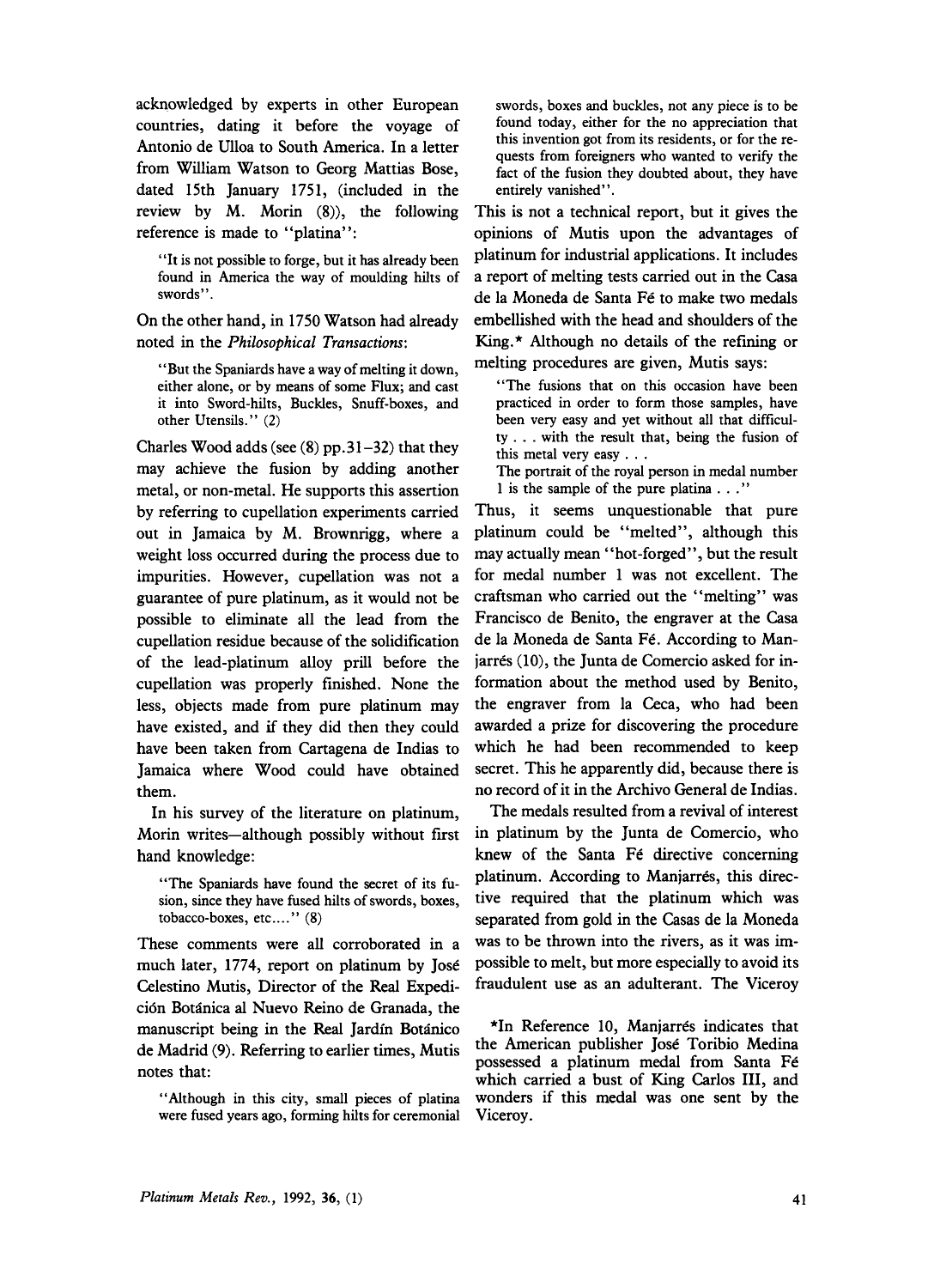encouraged experimentation with the platinum, and in 1774 he reported that although it had not been known how to melt platinum, this had now been achieved as a result of the experiments carried out; as proof of this he sent the medals carrying the portrait of the King, as related by Mutis.

With hindsight it seems curious that a melting process was not known in Santa Fé, although one had been available earlier. It is, perhaps, also surprising how quickly it was rediscovered when experimentation started. Again, it is interesting to consider that before the arrival of Ulloa platinum had been fabricated in a primitive way, but over a period of only thirty years this ability had been lost, perhaps due to lack of interest.

Thus, as a working hypothesis we will assume that Francisco de Benito re-discovered the process that had been used in la Ceca in the first part of the century, making use of information contained in a manuscript stored in the Casa de la Moneda de Santa Fé which he was probably able to access when commencing his study of the fusion of platinum.

### **The Bogoti Manuscript**

The manuscript of José Sánchez de la Torre y **Armas** contains a mass balance and a cost analysis for refining a batch of gold which contained platinum *(5).* The report is unclear because it mixes the language of the time, which was probably associated with commercial aspects of the process, with mention of the balances. The author makes no attempt to describe the technical aspects of the process used; this has to be deduced from the comments that he makes about the difficulties of the process as he tries to justify the high costs involved. Important technical conclusions about costs and weights of materials can be deduced from the report, as will now be demonstrated.

### **The Separation Procedure**

The manuscript refers to six bars of gold mixed with platinum and having a total weight of *5958* castellanos. The origin of the bars is not given and, therefore, it is not known whether they consisted of primary un-refined gold which naturally contained platinum or were gold adulterated with platinum.

By virtue of the first refining procedure adopted, we are of the opinion that the bars were new un-refined material. Initially the gold was melted several times to give what Sánchez regarded as "clean" 18 carat gold, free of platinum, together with a gold residue which contained the platinum. There was, additionally, a melting loss of 58 castellanos. Clearly the gold and platinum cannot have been perfectly alloyed, since if they had been they would have been inseparable by simple melting. It must be concluded that the platinum was present as particles in the body of the gold, resulting from incomplete initial fusion before the bars were cast. When the gold was re-melted, the insoluble platinum could be separated with a strainer.

This procedure saved Sanchez from having to refine the whole of the *5958* castellanos by the next procedure, known as inquartation.

A flow-sheet of the whole process is shown in the Scheme. In the manuscript Sanchez claims that he obtained 3000 castellanos of clean gold, free from platinum, although admittedly only 18 carat. This is unlikely to be strictly true since some platinum would probably have dissolved during the melting processes, although possibly only trace amounts. This does not seem to have been noticed by him, and it would not have changed in a perceptible way the colour or the melting point of the gold, or its mechanical properties. Also, at low concentrations it would have been difficult to detect by fire assay.

It is considered that both the separation by melting and the formation of an 18 carat alloy are evidence that the bars had originated from the incorrect melting of natural gold, containing some platinum. If the gold had been intentionally adulterated, the separation would be impossible if alloying had occurred, and the gold alloy would probably have been of a higher quality, for example, a 22 carat coinage alloy. Also in an adulterated alloy the platinum would presumably have been well alloyed in order to make it more difficult to detect.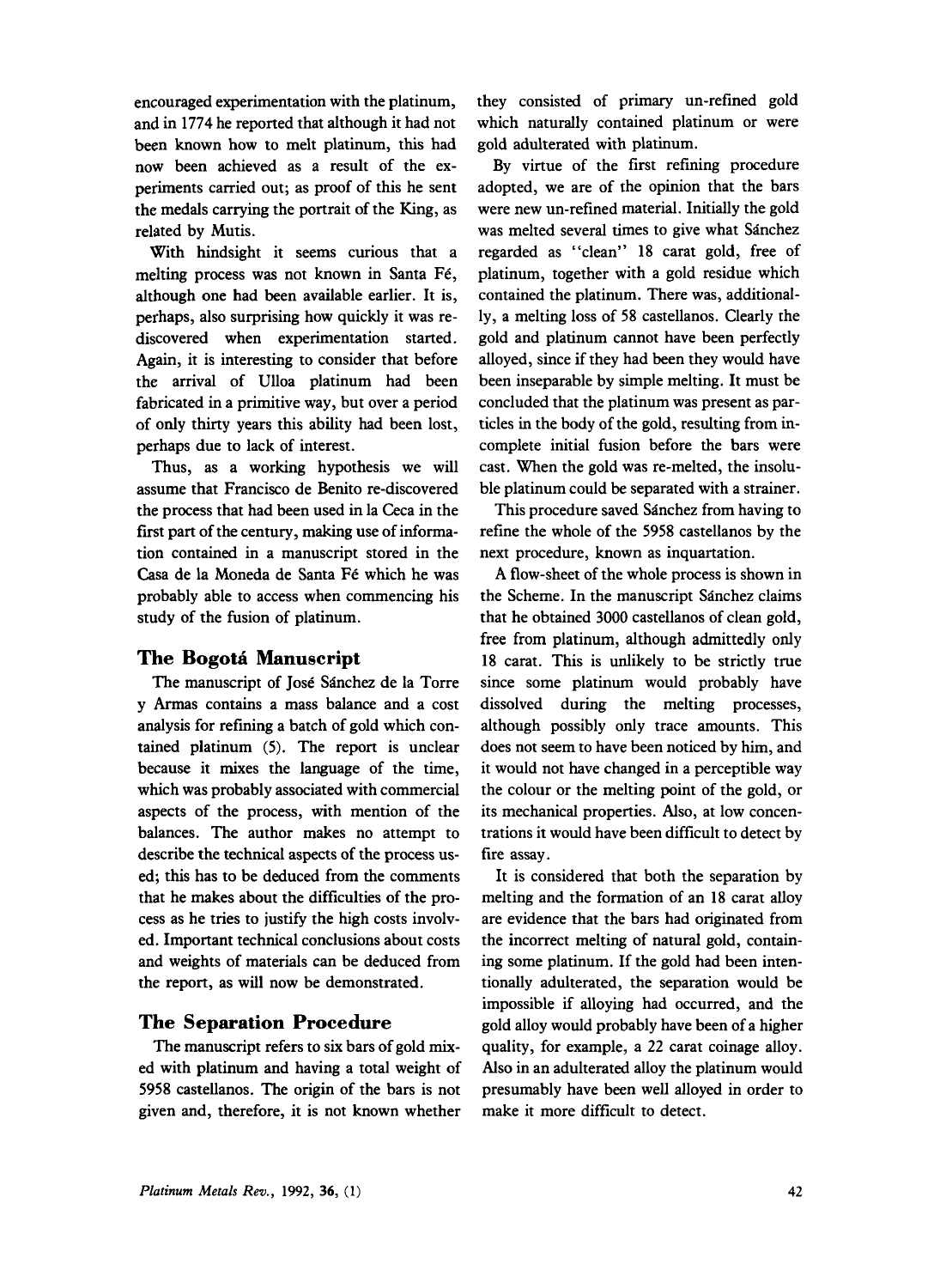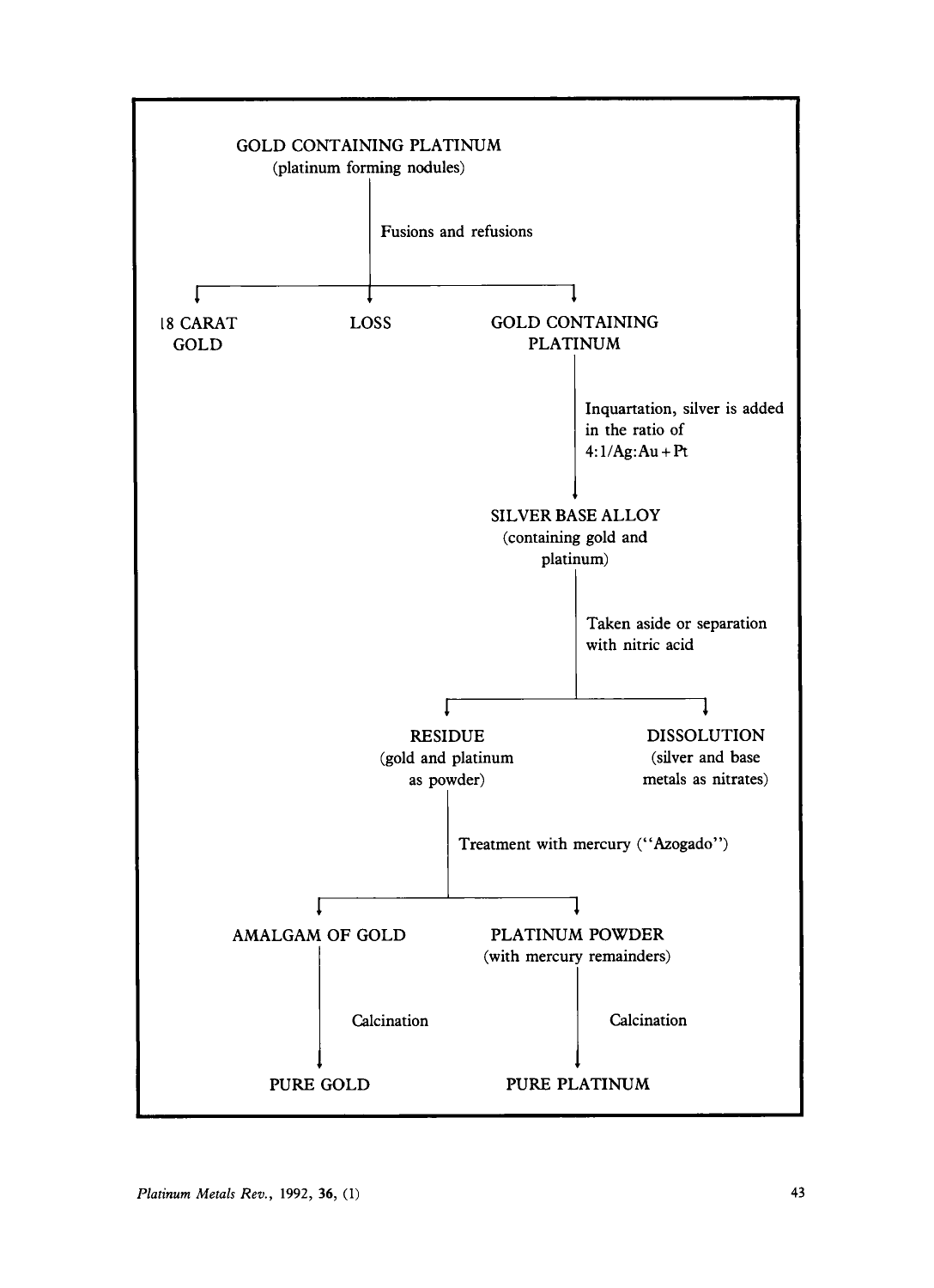The second part of the procedure for refining the gold is based on inquartation, which is a well known process for refining gold although little used in practice. It is based on the solubility in nitric acid of silver and the base metals commonly present in the alloy. The gold to be refined is melted with three to four times its weight of silver; when this alloy is treated with nitric acid everything dissolves except the gold which remains as a powder at the bottom of the container, and can be easily separated by decanting the solution. This method is unlikely to have been used for normal gold refining because of the high cost of nitric acid, as will be shown later in the analysis of costs. Other methods such as "real foundation" and "fusing precipitation" **(12)** might have been preferred, the use of inquartation being limited to assaying. But it will be shown next that inquartation was the only process available to Sánchez which could have been used to separate platinum and gold.

Sánchez carried out the inquartation correctly, using a **4:l** ratio of silver to the **2900**  castellanos of platinum-containing gold, in order to transform the gold-base metal alloy into a silver-base metal alloy soluble in nitric acid. The problem he faced, as he acknowledged, was in achieving an homogeneous alloy since the platinum did not alloy readily with silver at the temperature of his furnaces. He notes:

". . . happening to make a new alloy in some granules, when the platina flocculates and does not have itself enough silver, **for** the water to cause its effect".

It was necessary for the alloy to be homogeneous, so that when the silver dissolves it leaves behind a finely divided residue of gold and platinum and not platinum nodules. Actually, under these conditions platinum has some solubility in nitric acid, particularly in strong acid (but this would not necessarily have been available in this case), something which does not happen with gold. However, we do not think that this solubility is likely to have been noticed by Sanchez.

Thus, after the inquartation a mixture of gold and platinum powders is left; the silver and base metals having been dissolved in the nitric acid. Sanchez does not specifically indicate how he achieves the further separation of the two noble metals, but the key information is contained in the detail of the costs:

"Por **el** cost0 **que** hay y **que** se tuvo . . . plata consumida, peones, azogado del or0 que sale para separar la platina calcinada . . ."

**["By** the cost that there is and was . . . consumed silver, labourers, treatment with mercury of the leaving gold in order to separate the calcined platina . . ."

There seems to be little doubt that he separated the platinum and gold by amalgamation with mercury, which would rapidly dissolve the fine gold powder leaving behind the platinum which does not alloy with mercury. This residue would then be calcined to yield practically pure platinum.

Espinosa Baquero, in his interpretation of the process, suggested that aqua regia was used rather than nitric acid **(4),** basing it on a remark by Sanchez "that it dissolves the gold and the platinum". Sanchez does not mention aqua regia, however, and the large mass of silver based alloy would be unlikely to dissolve in the reagent owing to the formation of insoluble silver chloride; this would prevent or make difficult the dissolution of the rest of the alloy.

Capitan proposes that the platinum is all dissolved by the nitric acid **(6),** this assumption possibly being based upon the work of Mathieu Tillet **(1714-1791).** This work was not published until **1779,** however, so the information would not have been available to Sanchez in **1726;** even if they had been contemporaries they were unlikely to have meet in Santa Fé. Furthermore, the solubility of platinum in nitric acid is quite limited and repeated cupellations and partings in nitric acid would be required to effect a separation.

Having obtained **a** solution of platinum in nitric acid, Capitan next proposes that Sanchez separated the silver from the platinum by cementation with brass, but this process was not widely known at that time.

The procedure that we deduce from the manuscript is in keeping with the information known at that time; in addition to the fact that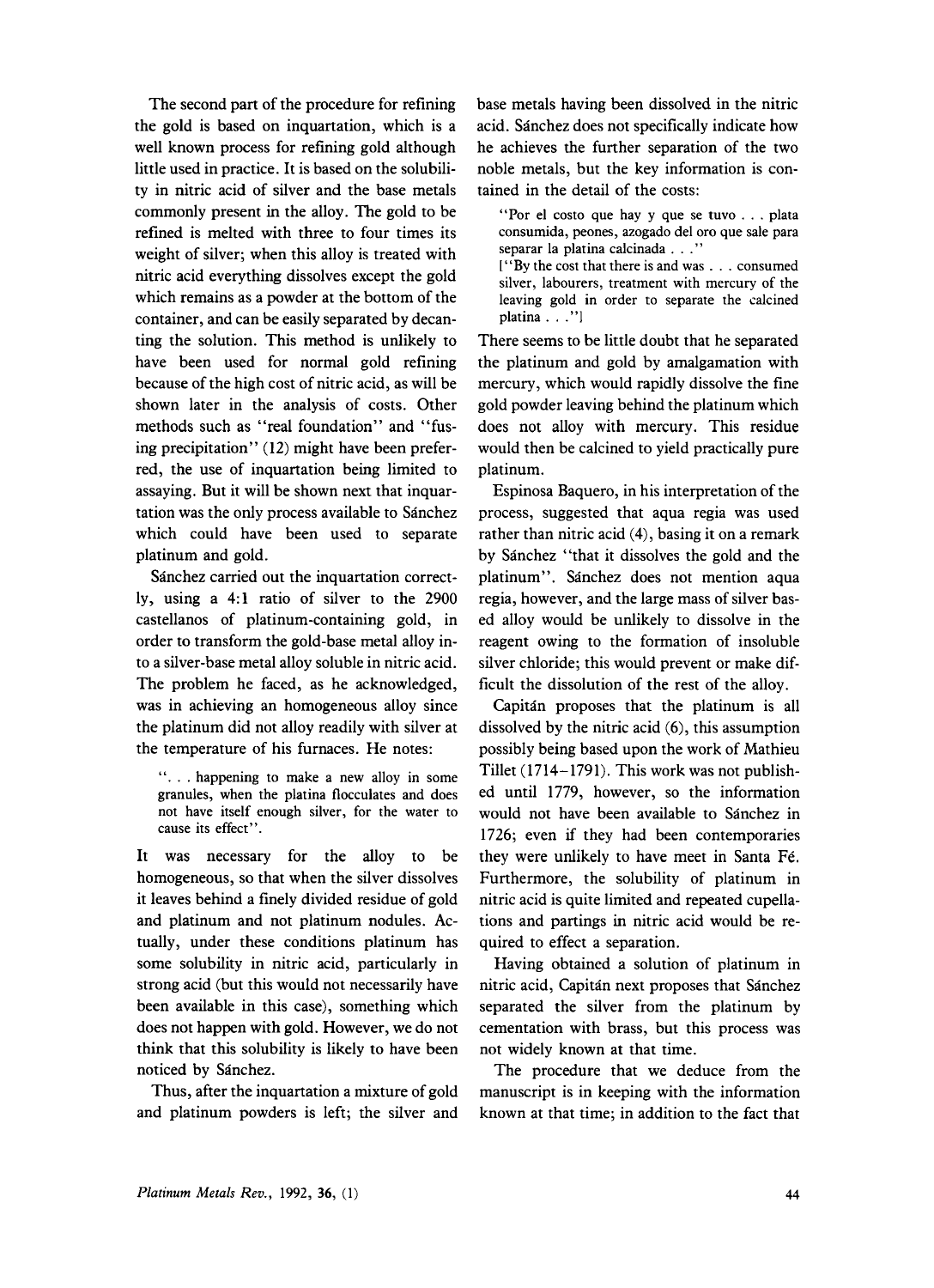it was mentioned in the Sanchez manuscript, the amalgamation process was well known at that time, being used on alluvial gold grains to separate them from admixed platinum particles.

We have deduced from the manuscript that Sánchez was neither a scientist nor an investigator. He is far more likely to have been an assayer applying the established procedures of his craft. It **is** probable that these assay procedures had been known in the Ceca de Santa Fé for some years and were passed from one assayer to another, as was the case with other craftsmen's knowledge at that time. For the moment, however, this is the oldest written document on the subject from which any technical conclusions can be drawn.

In the light of present knowledge, we consider that the platinum obtained by Sánchez would have been practically pure, although it is certain that **his** objective would have been the separation of platinum from the gold, rather than the refining of the platinum. Sanchez states that he produced calcined platinum and platinum grains, in which state the platinum could be readily hot-forged. This suggests an improvement in the mechanical properties compared to those of native platinum, which was not malleable and could not be worked.

Since the process described was the only one then available for the production of pure platinum, **we** propose that it may well have been the one used for the platinum that was fabricated into the buckles, boxes and other articles which circulated in the neighbourhood of Santa Fé de Bogotá.

It also seems likely to have been the process used many years later by the engraver Francisco de Benito to mint the medals that carried the King's bust.

Finally, it is surprising that the gold separated by the nitric acid and amalgamation stages should have the unusual fineness of 21 carat. Gold refined by this procedure would normally be expected to be almost pure.

## **The Analysis of Costs**

The study of the refining costs presented by Sanchez is very interesting because of the picture it presents of the problems, both technical and economic, that were caused by the adulteration of gold with platinum.

| Table I<br>Yields and Costs of the First Refining                                                                                                                                                                                                                 |                                                                                                                                                                              |  |  |  |
|-------------------------------------------------------------------------------------------------------------------------------------------------------------------------------------------------------------------------------------------------------------------|------------------------------------------------------------------------------------------------------------------------------------------------------------------------------|--|--|--|
| Gold obtained $= 2250$ castellanos of fine gold (3000 Cs 18 carat gold)<br>Value of this gold = $6474 \cdot 4$ patacones<br>Cost of the loss in gold = $105 \cdot 14$ patacones (58 Cs of original alloy*)<br>Fusion cost = $323.66$ patacones**                  |                                                                                                                                                                              |  |  |  |
| Total cost = $428.8$ patacones                                                                                                                                                                                                                                    |                                                                                                                                                                              |  |  |  |
| * We suppose the original alloy to be of an average fineness of 630 0/00 in gold.<br>** He does not compute the fusion expenditures, but indicates it is the middle per cent,<br>we understand that it is the melted metal, that is, of 3000 Cs of 18 carat gold. |                                                                                                                                                                              |  |  |  |
| Units of Weight for the Gold                                                                                                                                                                                                                                      | <b>Monetary Units</b>                                                                                                                                                        |  |  |  |
| 1 marco = 50 castellanos = 8 onzas<br>1 castellano = 8 tomines = $96$ granos<br>$1$ onza = 6 castellanos + 2 tomines<br>$1$ onza = 8 ochavas<br>1 ochava = 6 tomines + 3 granos<br>1 marco = $228 \cdot 86$ gramos (sistema<br>metrico decimal)                   | 1 doblon $= 2$ Cs gold (8385 Gr fine gold)<br>1 doblon = $4$ patacones<br>1 patacon = 1 onza silver (28,608 Gr silver)<br>1 patacon = $8$ reales<br>$1$ real = 34 meravedies |  |  |  |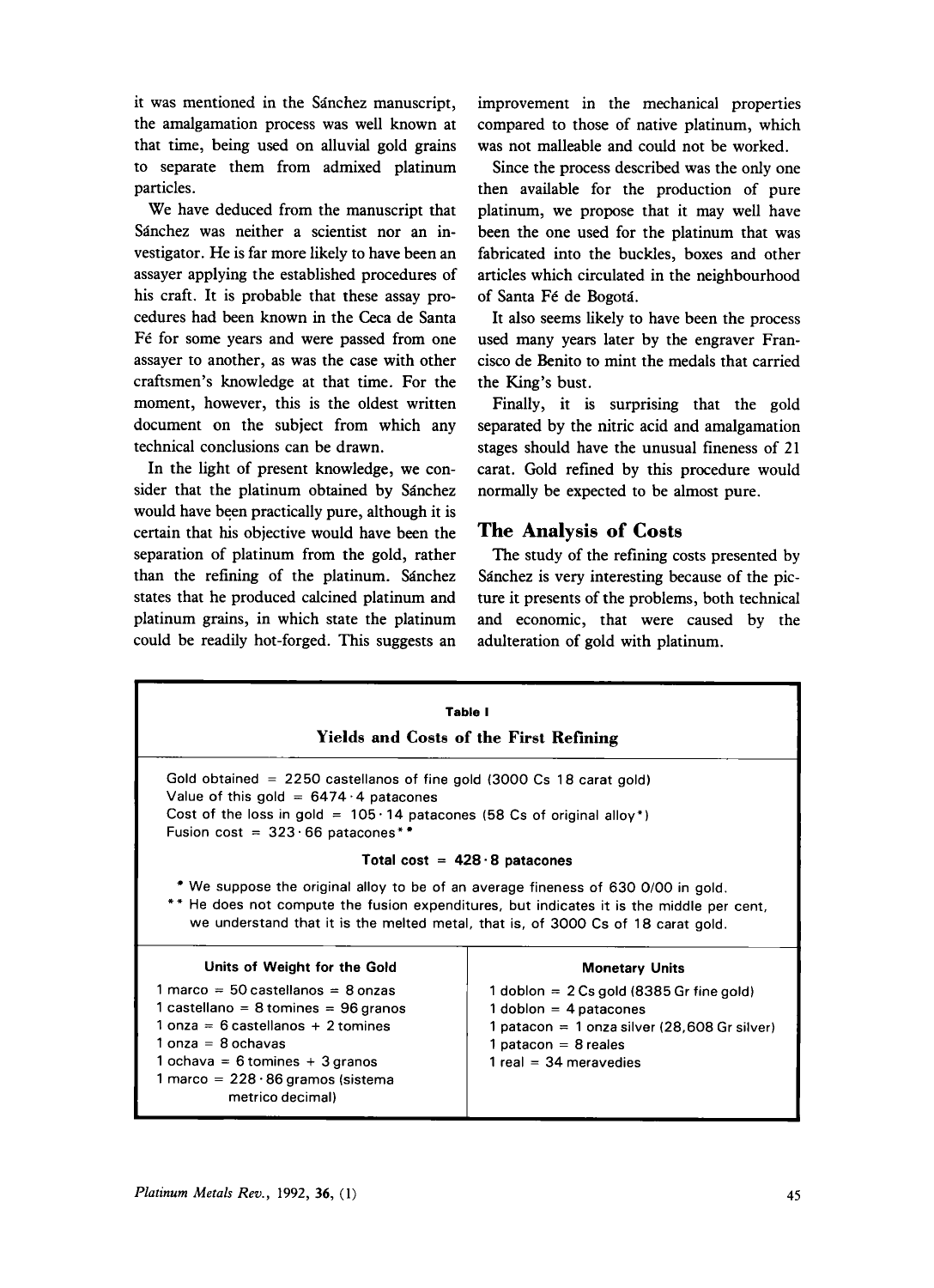| I |    |              | <b>Table II</b>  |
|---|----|--------------|------------------|
|   | __ | <b>STATE</b> | $\sim$<br>$\sim$ |

#### **Yields and Costs of the Second Refining**

Gold obtained  $= 1504$  castellanos of fine gold (1719 Cs 18 carat gold) Value of this gold  $= 4329$  patacones Platina obtained = 325 Cs (We do not know its value but it might be worthless) Cost of the nitric acid  $=$   $(261$  pounds)  $=$  2349 patacones Cost of manual labour and consumable  $= 145$  patacones Physical loss in weight =  $569 \text{ Cs} = 1031 \cdot 3 \text{ patacones}^*$ 

#### **Total cost** = **3525 patacones**

**As** we shall see in the balance of weights, he does not recognise this sum as a loss but he imputes it to platinum (in order not to recognise such physical waste); we evaluate this loss as referred to original alloy (it is an estimation) and therefore it is equivalent to 358 Cs of fine gold

The costs of the first refining operation, the repeated fusions stage, are shown in Table I. It can be seen that the cost of this part of the procedure is equivalent to 6.6 per cent of the value of the gold recovered.

The costs for the second part of the operation, that is the recovery of the gold from the 2900 castellanos of platinum-containing residue by the inquartation process, are given in Table 11. These costs amount to 81.4 per cent of the value of the gold recovered!

The difference between the costs of the two refining stages is considerable; those for the first stage appear reasonable, while those for the second are clearly prohibitive. The most significant charge is for nitric acid, which amounts to 54 per cent of the value of the gold. When averaged over the whole yield, the total refining cost amounts to 36 per cent of the value of the gold recovered.

As we have noted previously, it was very fortunate for Sanchez that the platinum was not already alloyed perfectly with the gold. If this had been the case the extrapolated costs for treating the whole mass of alloy by inquartation would have risen to 7240 patacones, based on costs of 4826 patacones for nitric acid, 298 patacones for manual labour and 2116 patacones for process losses (735 castellanos of fine gold), so increasing the refining costs to 67 per cent of value of the refined gold.

These data provide ample justification for the attitude of the Spanish Administration in attempting to prevent, at all costs, the adulteration of gold with platinum. It did not signify, as has often been inferred, any lack of interest in the proper scientific investigation and exploitation of this new metal.

The act of throwing the platinum into the rivers can easily be justified. The cost to the Spanish Crown of the introduction of just 5.4 per cent of platinum into the gold alloy would be the value of 2515 castellanos of gold compared to 3750 castellanos of separation costs, and all for a fraudulent gain to the miner of just 325 castellanos. Under these circumstances, when the fraud was successfully achieved it would have been better to "turn a blind eye", in the knowledge that the normal cupellation assay methods would be unlikely to detect low levels of adulteration.

Where the platinum addition was high, the same result could be achieved by diluting its concentration by adding more pure gold. Nevertheless, the policy of dumping the platinum was reasonable in the sense of ''avoiding temptation", particularly since platinum had no recognised value or uses in those days.

The balance of weights shown is somewhat confusing in that it is not a balance of physical weights. It is an accounting balance in terms of